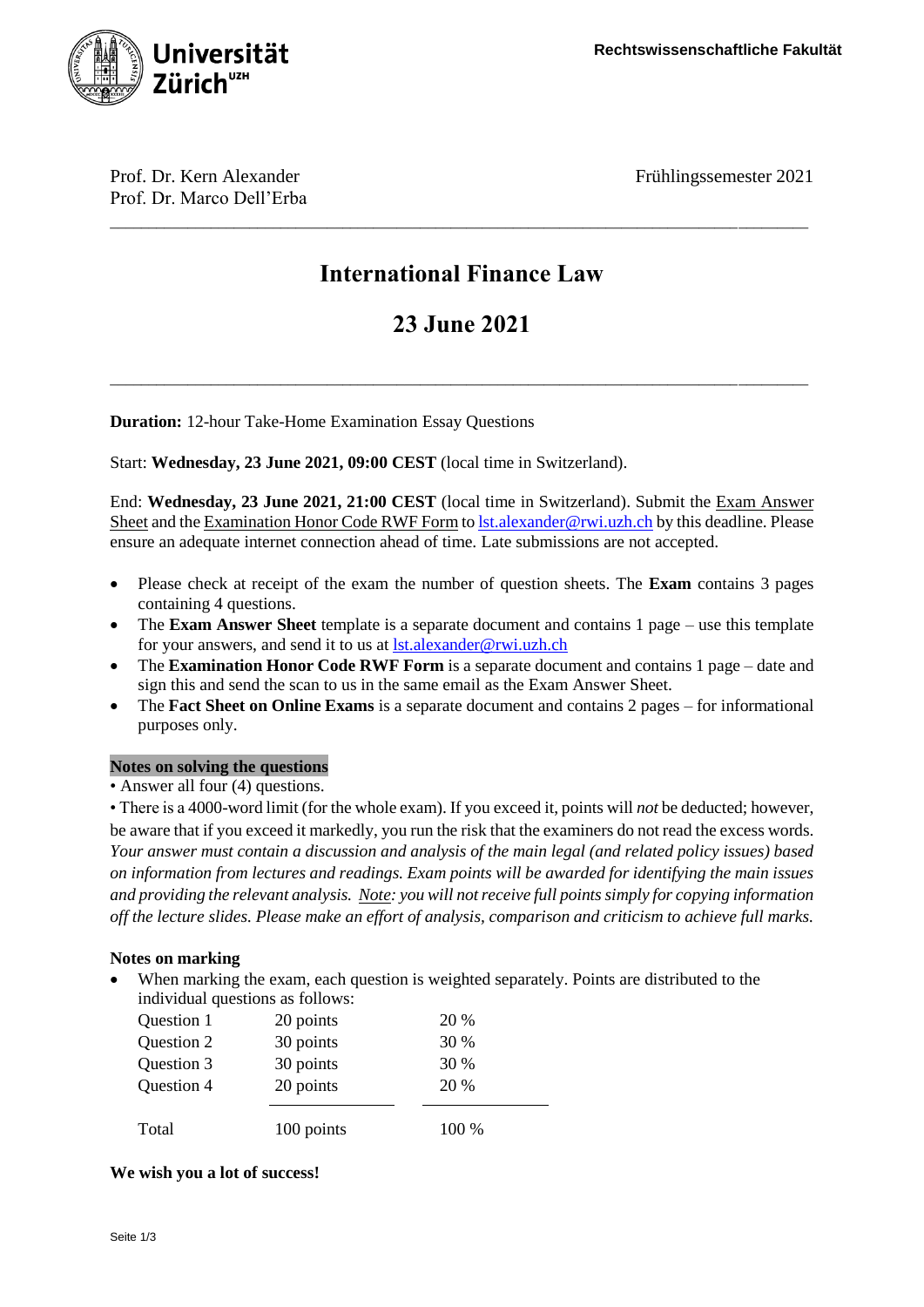

**Note: Please use the Exam Answer Sheet template we provide in a separate attachment. Date, sign, and scan the Examination Honor Code RWF Form and send it and the Exam Answer Sheet in one email to [lst.alexander@rwi.uzh.ch](mailto:lst.alexander@rwi.uzh.ch) by the submission deadline.**

## **Question 1 (20%)**

What types of risks do environmental sustainability risks (including climate change) pose to the international financial system? In your view, should international regulators incorporate environmental risks into financial regulation? Which international regulatory standards (if any) are appropriate for addressing environmental risks?

## **Question 2 (30%)**

SB Banking Group ('SB Bank') is a large systemically-important global bank with headquarters in State A. State A is a member of the Basel Committee on Banking Supervision. State A has implemented fully the international financial regulatory standards discussed in class. SB Bank operates through multiple foreign branches and subsidiaries and is subject to the principle of consolidated supervision for prudential regulatory requirements.

SB Bank has maintained a medium-sized subsidiary bank incorporated under the laws of State C. State C has historically been a jurisdiction with 'light touch' regulatory standards. Following the financial crisis, State C adopted all of the main post-crisis regulatory reforms (discussed in class). However, State C is looking for a competitive advantage in how they regulate financial markets in order to attract more financial business. To this end, State C seeks to use less-stringent regulation of 'Bitcoin' and 'Cryptocurrency' activities to attract more financial business. State C hopes that global banks (such as SB Bank) will establish their bitcoin and cryptocurrency trading and investment operations through bank subsidiaries and other local offices in State C.

State A has strictly applied international capital and liquidity requirements to the global operations of banks headquartered in State A. Specifically, State A's regulators require SB Bank to classify all exposures to bitcoin and cryptocurrencies with a 100% risk-weighting. In contrast, State C's regulators allow all banks, including the local operations of foreign banks such as SB Bank, that operate in State C to classify bitcoin and cryptocurrency assets with a 20% risk-weighting.

State C's regulators are also proposing to adopt 12% Total Loss-Absorbent Capital requirements for the resolution planning of all systemically important banks (SIBs) operating in State C. However, state A applies the international 18% TLAC requirement for all SIBs. Also, State C adopted the Multiple Point of Entry approach (MPE) for resolving a bank with cross-border operations, whereas State A adopted the Single Point of Entry (SPE) approach. State C has also proposed eliminating the resolution authority's power to impose bail-in on bank investors.

State A's regulators requested that SB Bank comply fully with international standards.

1. SB Bank's Board has asked you to advise it regarding whether SB Bank's subsidiary bank in State C should comply with State A's 100% risk-weighting requirement for